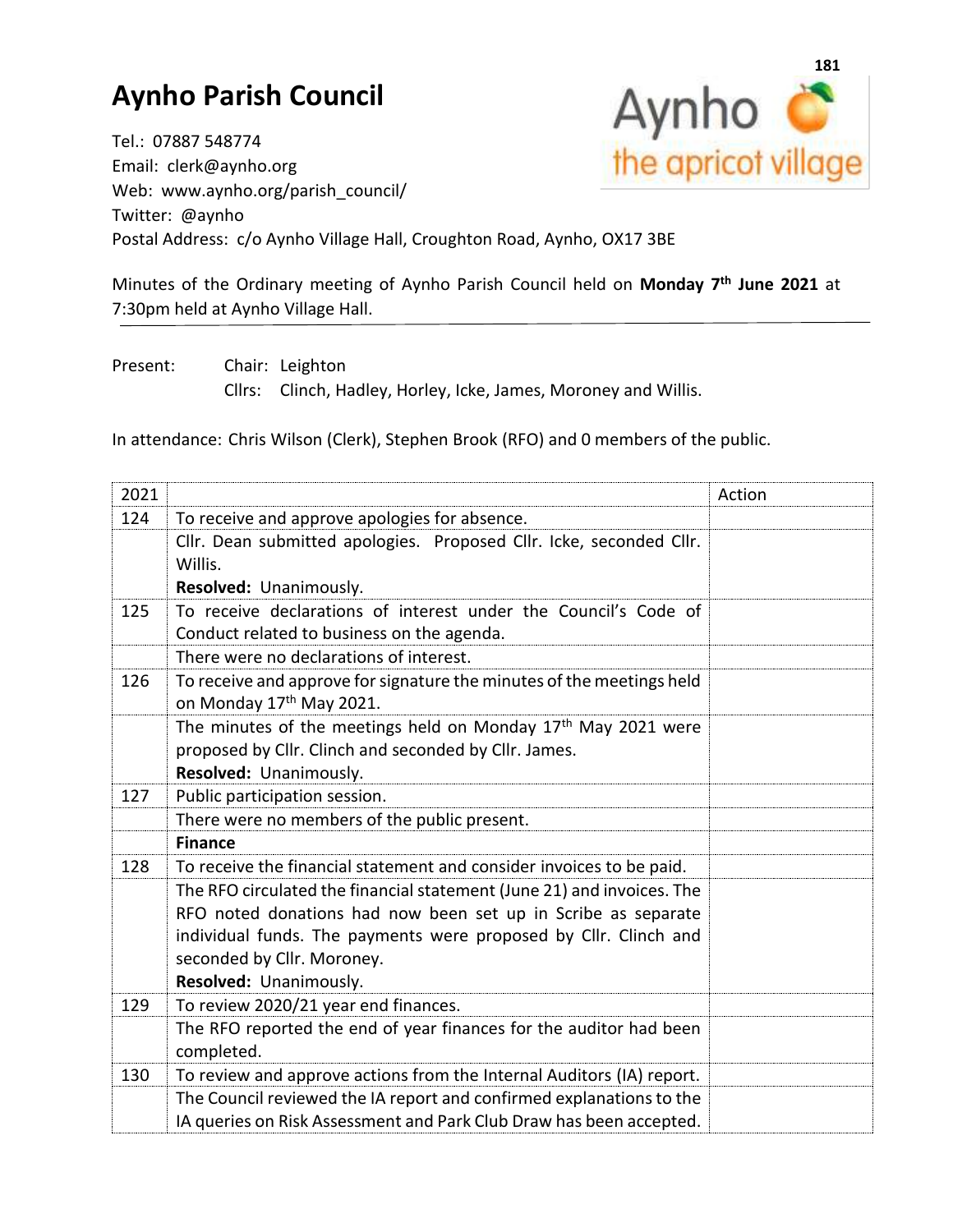|      |                                                                       | 182                   |
|------|-----------------------------------------------------------------------|-----------------------|
| 131  | To review and approve Section $1 -$ Annual Governance Statement       |                       |
|      | 2020-21.                                                              |                       |
|      | The pre-filled AGAR form had previously circulated. The Council       | Clerk/RFO<br>to       |
|      | discussed Section 1 and agreed to answer Yes to Governance            | submit to External    |
|      | statements 1,2,3,4,6,7,8 and No to Governance statement 5.            | Auditor.              |
|      | Proposed by Cllr. Moroney, Seconded by Cllr. Clinch.                  |                       |
|      | Resolved: That the Chair and Clerk should sign this document.         |                       |
| 132  | To review and approve Section 2 - Accounting Statement 2020-21.       |                       |
|      | The Council discussed and approved Section 2 (Accounting Statement    | Clerk/RFO<br>to       |
|      | 2020-21). Proposed by Cllr. James, Seconded by Cllr. Moroney.         | submit to External    |
|      | Resolved: That the Chair should sign this document.                   | Auditor.              |
| 133  | To review the audit process.                                          |                       |
|      | The Council reviewed the audit process, the Clerk noted that using    |                       |
|      | Scribe would deliver the financial report easily.                     |                       |
|      | <b>Grants and Fundraising</b>                                         |                       |
| 134a | To receive an update on grant applications made                       |                       |
|      | No grant applications in-process.                                     |                       |
| 134b | To receive an update on future grant applications.                    |                       |
|      | The Council discussed the funding for the Wharf path and noted        | Cllr.<br>Horley<br>to |
|      | Evenley had used HS2 funding.                                         | enquire<br>with       |
|      |                                                                       | Evenley.              |
| 135  | To discuss and agree outline details for setting up an Aynho PC grant |                       |
|      | policy.                                                               |                       |
|      | The Chair circulated a draft Grants Policy for review at the next     | Chair to update.      |
|      | meeting.                                                              |                       |
| 136  | <b>Planning</b>                                                       |                       |
|      | There were no planning applications.                                  |                       |
| 137  | <b>Risk and Risk Assessment</b>                                       |                       |
|      | The Clerk reviewed the weekly and monthly inspections of the          | Cllr.<br>Icke<br>to   |
|      | playground and recreation ground.                                     | complete              |
|      |                                                                       | inspections.          |
|      | <b>Parking, Highways and Transport</b>                                |                       |
| 138  | To discuss the plans and actions for 2021-22.                         |                       |
|      | The Council discussed the recent traffic data and noted there was no  |                       |
|      | major issues. The Chair reported the service contract on the MVAS     |                       |
|      | was due for renewal at a cost of £299. Proposed by Cllr. Moroney,     |                       |
|      | seconded by Cllr. Clinch.                                             |                       |
|      | Resolved: Unanimously.                                                |                       |
|      | <b>Maintenance</b>                                                    |                       |
| 139  | To discuss village maintenance issues and approve actions required.   |                       |
|      | The Council discussed and agreed that Cllrs. Icke and Willis to meet  |                       |
|      | with Peter Tustain.                                                   |                       |
|      |                                                                       |                       |
|      |                                                                       |                       |
|      |                                                                       |                       |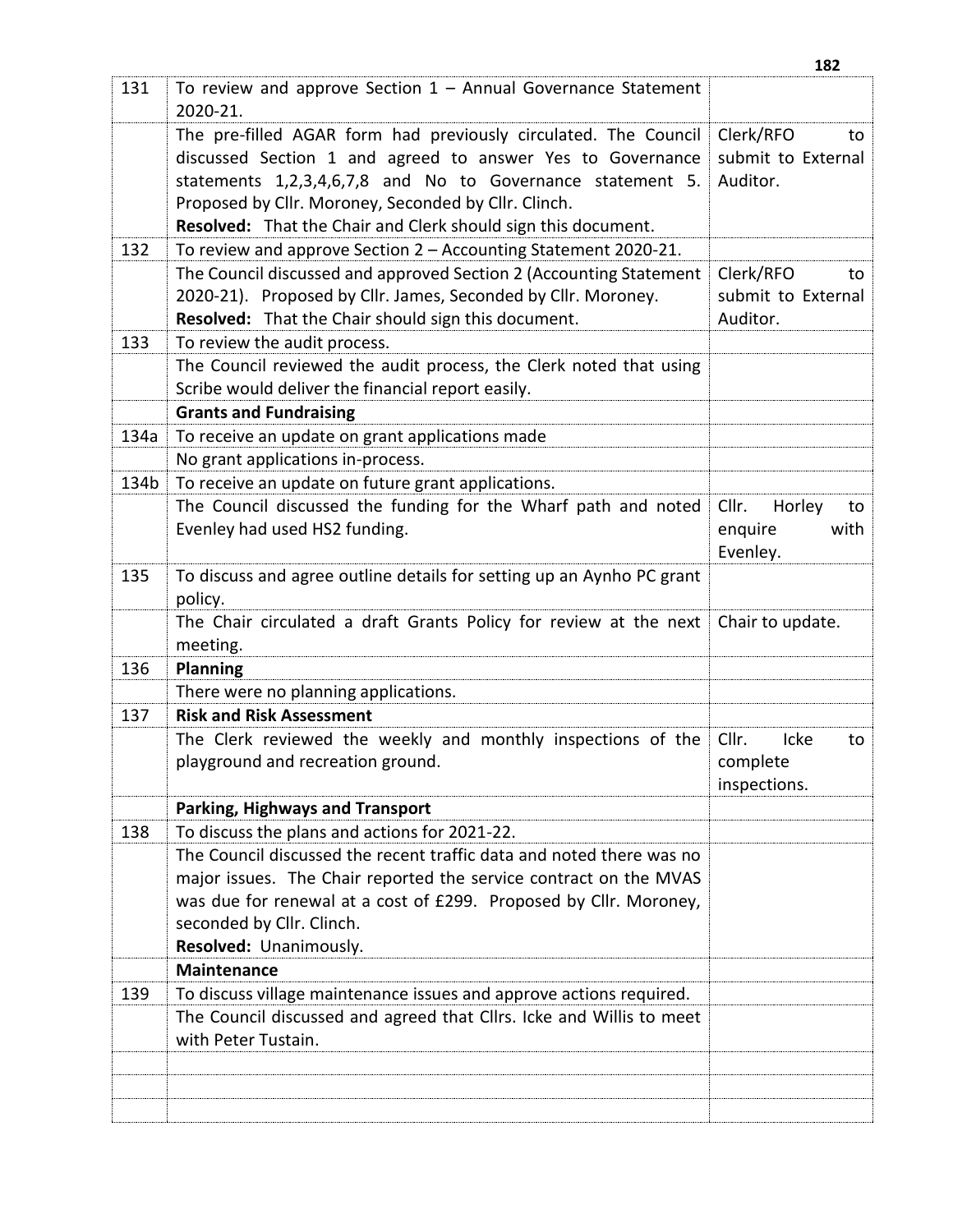|     |                                                                                                         | 183                                                    |
|-----|---------------------------------------------------------------------------------------------------------|--------------------------------------------------------|
| 140 | To discuss and approve the timeline for issuing the Grass Cutting<br>tender (2022-24)                   |                                                        |
|     | The Council discussed and agreed that the cutting areas needed to be<br>reviewed.                       |                                                        |
|     | <b>Aynho Eco</b>                                                                                        |                                                        |
| 141 | To discuss the plans and actions for 2021-22.                                                           |                                                        |
|     | The Council discussed and agreed to investigate; Octopus Energy,                                        |                                                        |
|     | areas of grass to be left fallow (including signs) and path to Aynho<br>Wharf.                          |                                                        |
|     | <b>Health, Wellbeing and Community Matters</b>                                                          |                                                        |
| 142 | To discuss the plans and actions for 2021-22 from the Village Survey<br>2020.                           |                                                        |
|     | The Council noted the Annual Village Report had the statistical data                                    |                                                        |
|     | showing areas for potential action and that the survey contained                                        |                                                        |
|     | many individual resident comments.                                                                      |                                                        |
| 143 | To discuss further actions required for the community event to be<br>held on Mon 21 <sup>st</sup> June. |                                                        |
|     | The Council discussed creating a permanent BBQ at the Pavilion with                                     | RFO to investigate                                     |
|     | an approximate cost from a contractor at £250. The RFO discussed                                        | card machines.                                         |
|     | the use of card readers to take payment.                                                                |                                                        |
|     | Recreational Matters - sportsfield, playground and Aynho Active                                         |                                                        |
| 144 | To discuss the plans and actions for 2021-22.                                                           |                                                        |
|     | Cllr. Icke reported the need to set up a user group to receive feedback.                                | Cllr. Icke to set up<br>action plan and<br>priorities. |
| 145 | To note the number for the Park Club Draw.                                                              |                                                        |
|     | The number #83 was noted for May.                                                                       |                                                        |
| 146 | <b>Farming and footpaths</b>                                                                            |                                                        |
|     | The Council discussed the time scale for opening the path at the<br>bottom of the deer park.            |                                                        |
|     | <b>Communications</b>                                                                                   |                                                        |
| 147 | To decide on Newsletter/website content.                                                                |                                                        |
|     | The Council agreed to email out to promote the Freedom party on 21 <sup>st</sup>                        |                                                        |
|     | June.                                                                                                   |                                                        |
| 148 | To discuss <b>www.aynho.org</b> , investigate upgrade options and/or                                    |                                                        |
|     | replacement.                                                                                            |                                                        |
|     | The Council discussed and agreed to investigate.                                                        | Chair<br>to<br>investigate.                            |
|     | <b>Meetings and conferences</b>                                                                         |                                                        |
| 149 | To discuss the Annual Village Meeting and any feedback/actions<br>required.                             |                                                        |
|     | The Council reported that the Annual Village report had been received                                   |                                                        |
|     | well, the Clerk reported a complaint had been received that the 7-day                                   |                                                        |
|     | notice for the Annual Village Meeting had not been complied with.                                       |                                                        |
|     |                                                                                                         |                                                        |